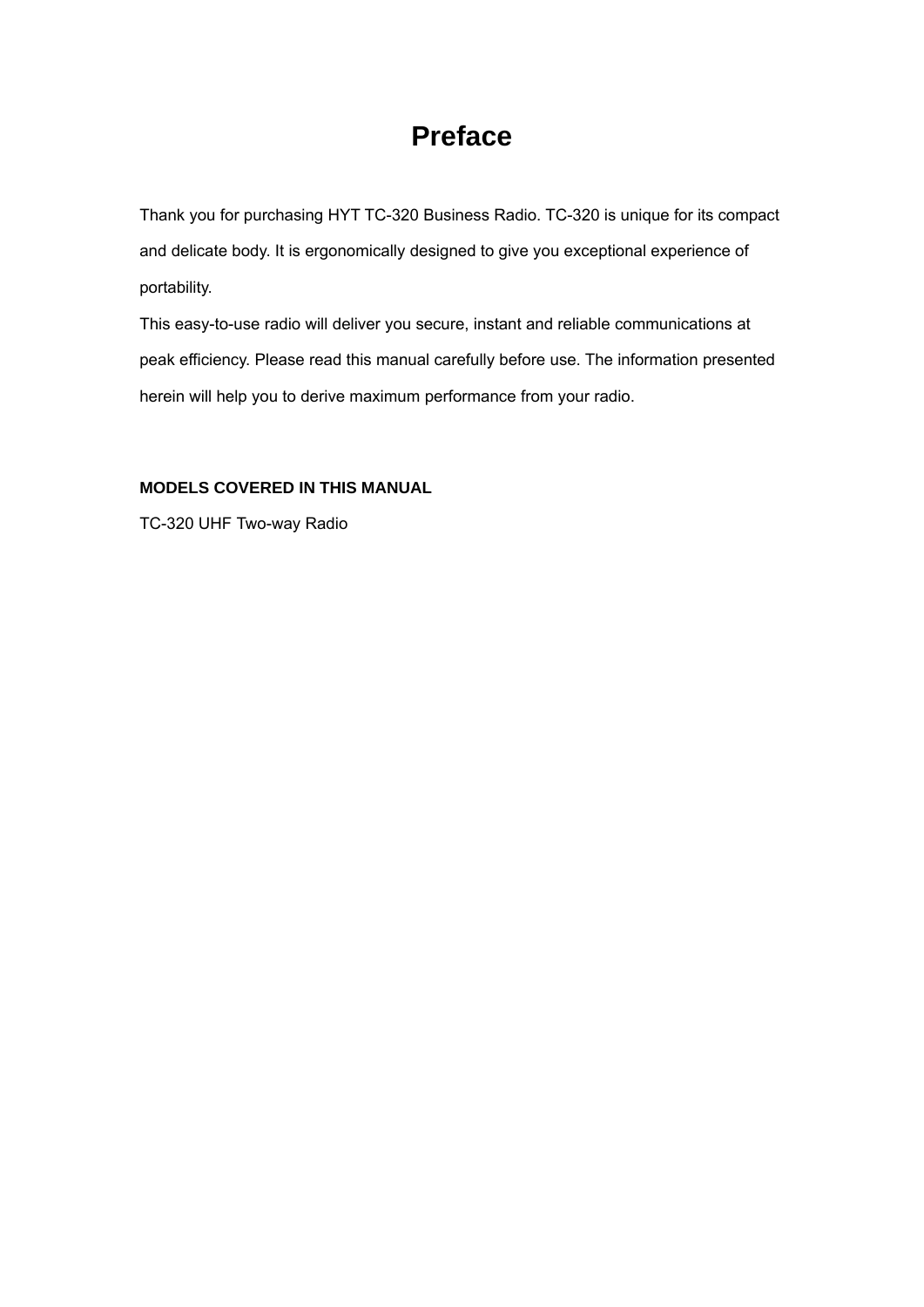## **Contents**

| Attaching/Removing the Battery When the Belt Clip is Attached 13 |  |
|------------------------------------------------------------------|--|
|                                                                  |  |
|                                                                  |  |
|                                                                  |  |
|                                                                  |  |
|                                                                  |  |
|                                                                  |  |
|                                                                  |  |
|                                                                  |  |
|                                                                  |  |
|                                                                  |  |
|                                                                  |  |
|                                                                  |  |
|                                                                  |  |
|                                                                  |  |
|                                                                  |  |
|                                                                  |  |
|                                                                  |  |
|                                                                  |  |
|                                                                  |  |
|                                                                  |  |
|                                                                  |  |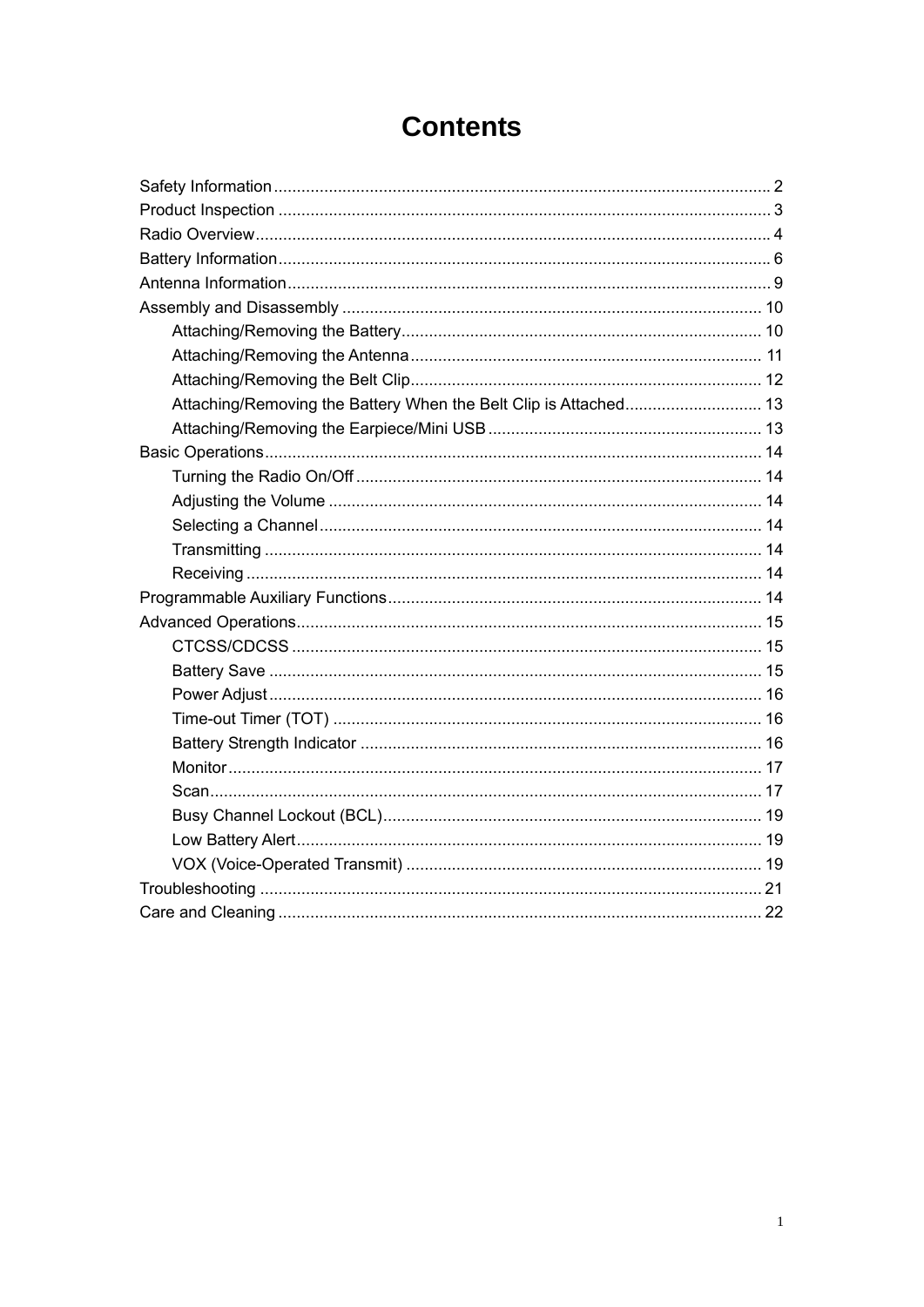## **Safety Information**

The following safety precautions shall always be observed during operation, service and repair of this equipment.

- $\Diamond$  This equipment shall be serviced by qualified technicians only.
- $\Diamond$  Do not modify the radio for any reason.
- $\diamond$  Use only HYT supplied or approved batteries and chargers.
- $\Diamond$  To avoid electromagnetic interference and/or compatibility conflicts, turn off your radio in any area where posted notices instruct you to do so. Turn off your radio before boarding an aircraft. Any use of a radio must be in accordance with airline regulations or crew instructions.
- $\diamond$  For vehicles with an air bag, do not place a radio in the area over an air bag or in the air bag deployment area.
- $\diamond$  Turn off your radio prior to entering any area with explosive and flammable materials.
- $\Diamond$  Do not charge your battery in a location with explosive and flammable materials.
- $\Diamond$  Turn off your radio before entering a blasting area.
- $\Diamond$  Do not use any portable radio that has a damaged antenna. If a damaged antenna comes into contact with your skin, a minor burn can result.
- $\Diamond$  Do not expose the radio to direct sunlight over a long time, nor place it close to heating source.
- $\diamond$  When transmitting with a portable radio, hold the radio in a vertical position with the microphone 3 to 4 centimeters away from your lips. Keep antenna at least 2.5 centimeters away from your body when transmitting.



**WARNING:** If you wear a radio on your body, ensure the radio and its antenna are at least 2.5 centimeters away from your body when transmitting.

The radio is not intended for use by general population in an uncontrolled environment. It is only for occupational use and only applied to work-related conditions.The radio must be only used by users, who are fully aware of the hazards of the exposure and who are able to exercise control over their RF exposure to qualify for the higher exposure limits.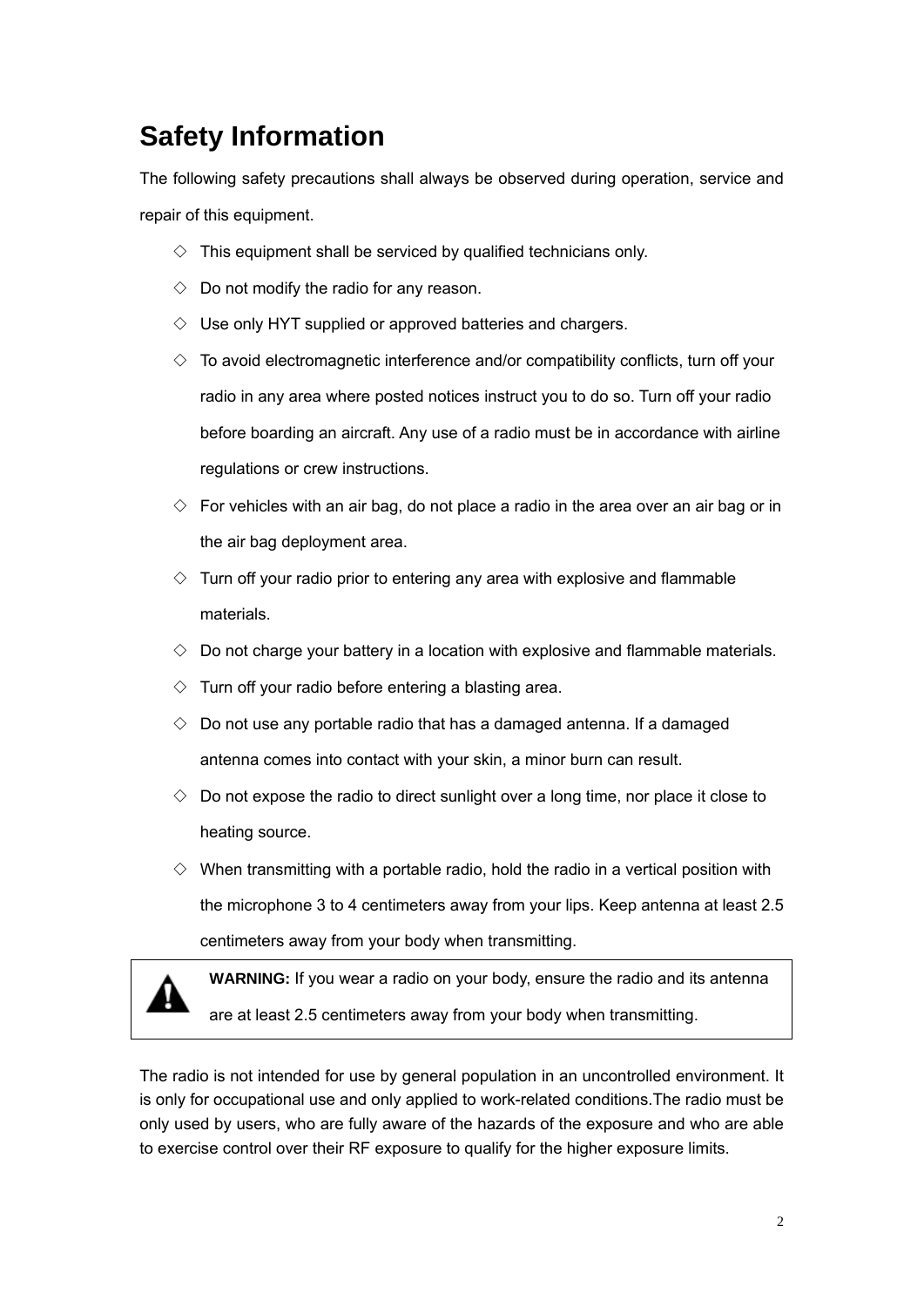#### **FCC and Industry Canada Notice to Users**

This device complies with Part 15 of FCC rules and RSS‐210 of the Industry Canada rules per the conditions list below:

- 1. This device may not cause harmful interference.
- 2. This device must accept any interference received,including interference that may cause undesired operation.
- 3. Changes or modifications made to this unit not expressly approved by party responsible for compliance could void the user's authority to operate the equipment.

This equipment has been tested and found to comply with the limits for a Class B digital device, pursuant to part 15 of FCC Rules. These limits are designed to provide reasonable protection against harmful interference in a residential installation. This equipment generates and can radiate radio frequency energy and, if not installed and used in accordance with the instructions, may cause harmful interference to radio communications. However, there is no guarantee that interference will not occur in a particular installation. If this equipment does cause harmful interference to radio or television reception, which can be determined by turning the equipment off and on, the user is encouraged to try to correct.The interference by one or more of the following measures:

- Reorient or relocate the receiving antenna. Increase the separation between the equipment and receiver.
- Connect the equipment into an outlet on a circuit different from that to which the receiver is connected.
- **Consult the dealer or an experienced radio/TV technician for help.**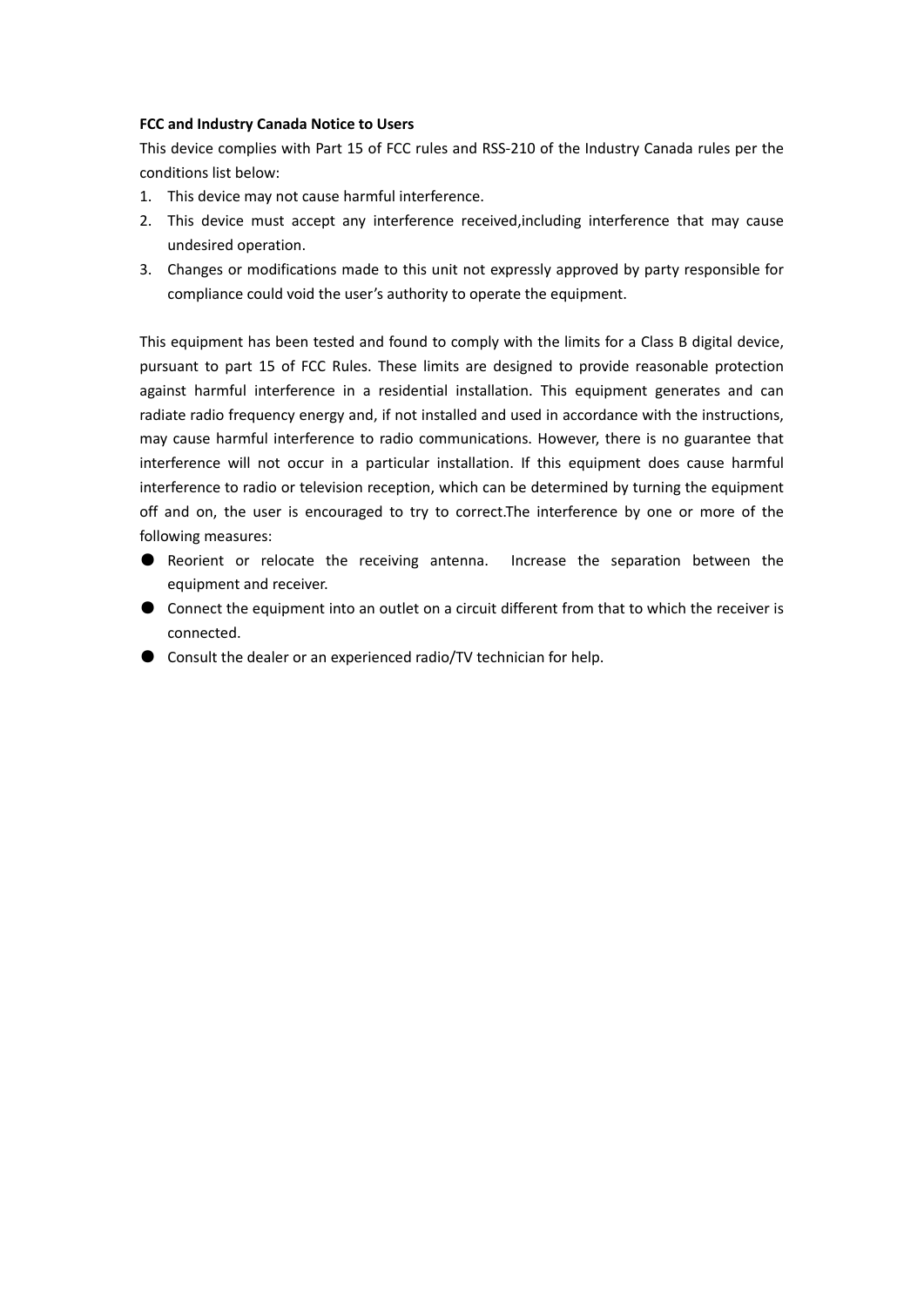# **Product Inspection**

Please unpack the package box carefully and check that all items shipped are received;

report any missing or damaged items to your dealer.

#### **Accessories**

| <b>Item</b>            | Qty. (PCS) |
|------------------------|------------|
| Antenna                |            |
| <b>Nylon Strap</b>     |            |
| <b>Belt Clip</b>       |            |
| Screw (Belt Clip)      | 2          |
| Li-Ion Battery         |            |
| <b>Switching Power</b> |            |
| <b>Owner's Manual</b>  |            |

|                  | 理离子电池(Li-Ion Battery)<br>1100mM<br>Charge Threshold: 425<br>ulariti - Gil/T18287-2000<br>Made in china CE X |                                                        |             |
|------------------|-------------------------------------------------------------------------------------------------------------|--------------------------------------------------------|-------------|
| Antenna          | Li-Ion Battery                                                                                              | Switching Power (varying<br>in different countries and | Nylon Strap |
|                  |                                                                                                             | regions)                                               |             |
| ◥                |                                                                                                             |                                                        |             |
| <b>Belt Clip</b> |                                                                                                             |                                                        |             |

Note: Frequency band is marked on the label of antenna, if not, please refer to the label on the radio unit for detailed frequency band information.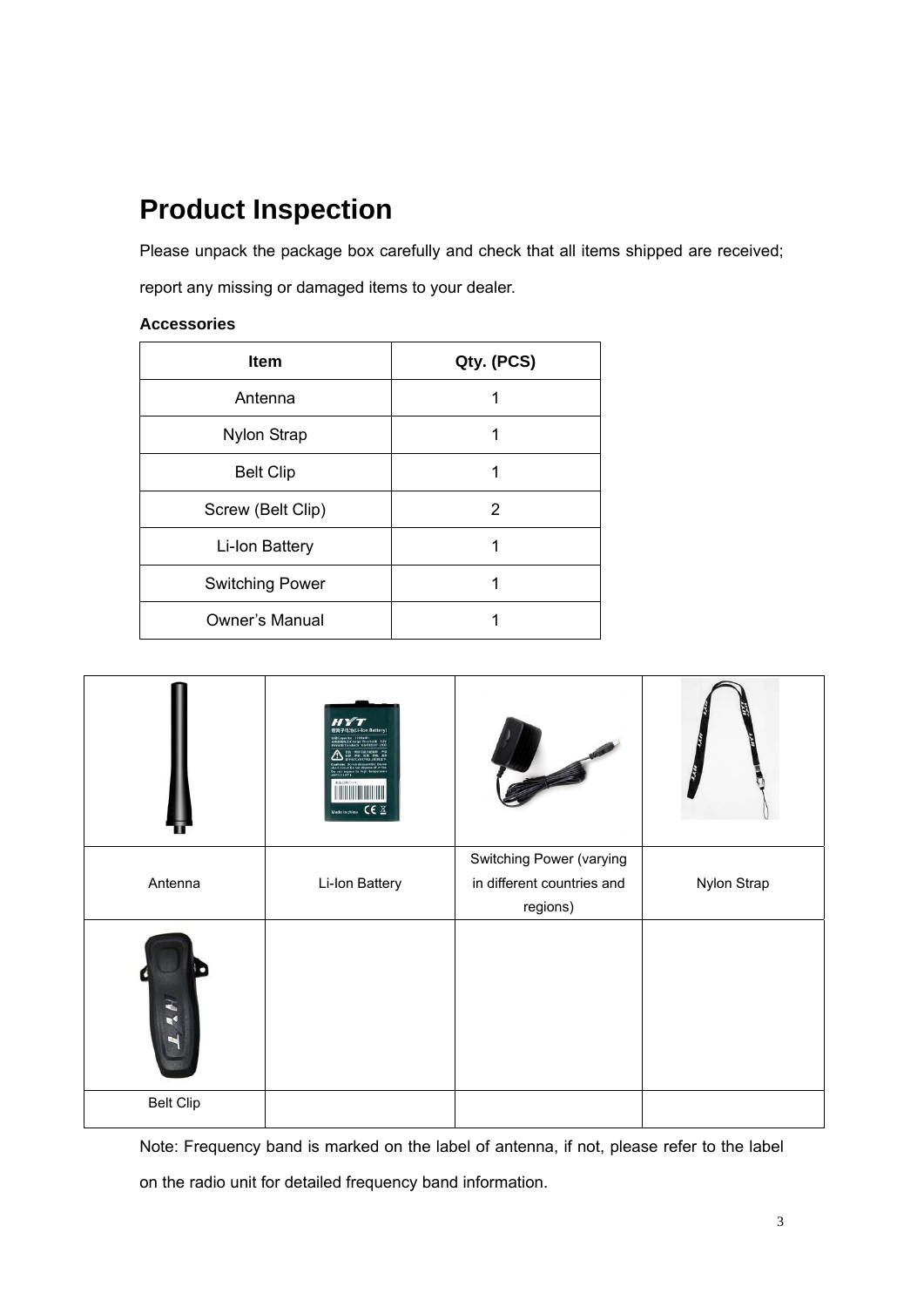## **Radio Overview**



| $(1)$ PTT (Push-to-Talk) | (2) SK (Side Key)    |                       | (4) Volume Adjust |
|--------------------------|----------------------|-----------------------|-------------------|
| Key                      |                      | (3) Speaker           | Keys $[+]/[-]$    |
| (5) Microphone           | (6) Nameplate        | (7) Charging Terminal | (8) Antenna       |
|                          | (10) Channel/Status  | (11) Channel Selector | $(12)$ Charge     |
| (9) Power Switch         |                      |                       |                   |
|                          | Indicator            | Knob                  | Indicator         |
| (13) Accessory Jack      | (14) Audio Accessory |                       |                   |
| Cover                    | Jack                 | (15) Mini USB Jack    | (16) Strap Hole   |

﹡**PTT (Push-to-Talk) Key**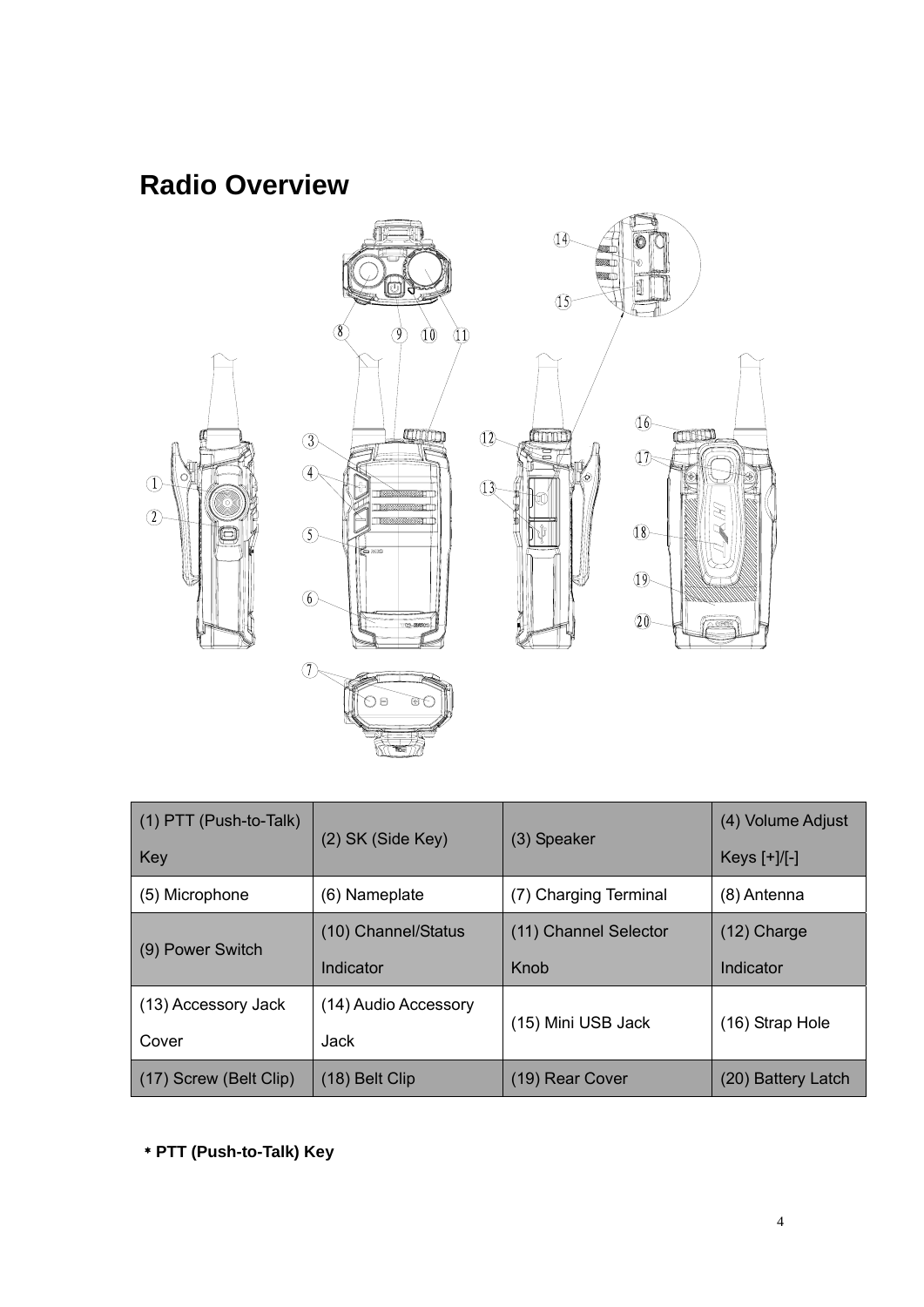Press and hold down the **PTT** key to transmit, and release it to receive.

## ﹡**SK (Side Key)**

Side Key is a programmable key that can be assigned with long/short press functions

by your dealer.

Note:

Short Press: Key press shorter than 1 second.

Long Press: Key press longer than 1 second.

### ﹡**Status Indicator**

Status indications and alert tones are shown in the table below:

|                                                                    | When the radio is turned on, the power on alert tone sounds and |
|--------------------------------------------------------------------|-----------------------------------------------------------------|
| Power on (to enter user                                            | Status Indicator flashes orange once.                           |
| mode)                                                              | When the current channel is a blank channel, the radio sounds   |
|                                                                    | beep tone continuously.                                         |
| Power off                                                          | When the radio is turned off, the power off alert is heard.     |
|                                                                    | Status Indicator flashes red, and a low-pitched tone sounds at  |
| Low battery alert                                                  | intervals of 10 seconds.                                        |
|                                                                    | Status Indicator glows red when transmitting.                   |
|                                                                    | When TOT timer expires, the radio sounds beep tone              |
| Transmitting                                                       | continuously.                                                   |
|                                                                    | TOT pre-alert: A beep is heard.                                 |
| Status Indicator glows green when carrier is present.<br>Receiving |                                                                 |
|                                                                    | Status Indicator flashes green once every 1 second, while       |
|                                                                    | scanning is in process.                                         |
|                                                                    | Scan Start Alert Tone (programmable by your dealer): A beep is  |
| Scanning                                                           | heard.                                                          |
|                                                                    | When signal is received on a certain channel, Status Indicator  |
|                                                                    | solidly glows green.                                            |
|                                                                    | Scan Exit Alert Tone (programmable by your dealer): A beep is   |
|                                                                    | heard.                                                          |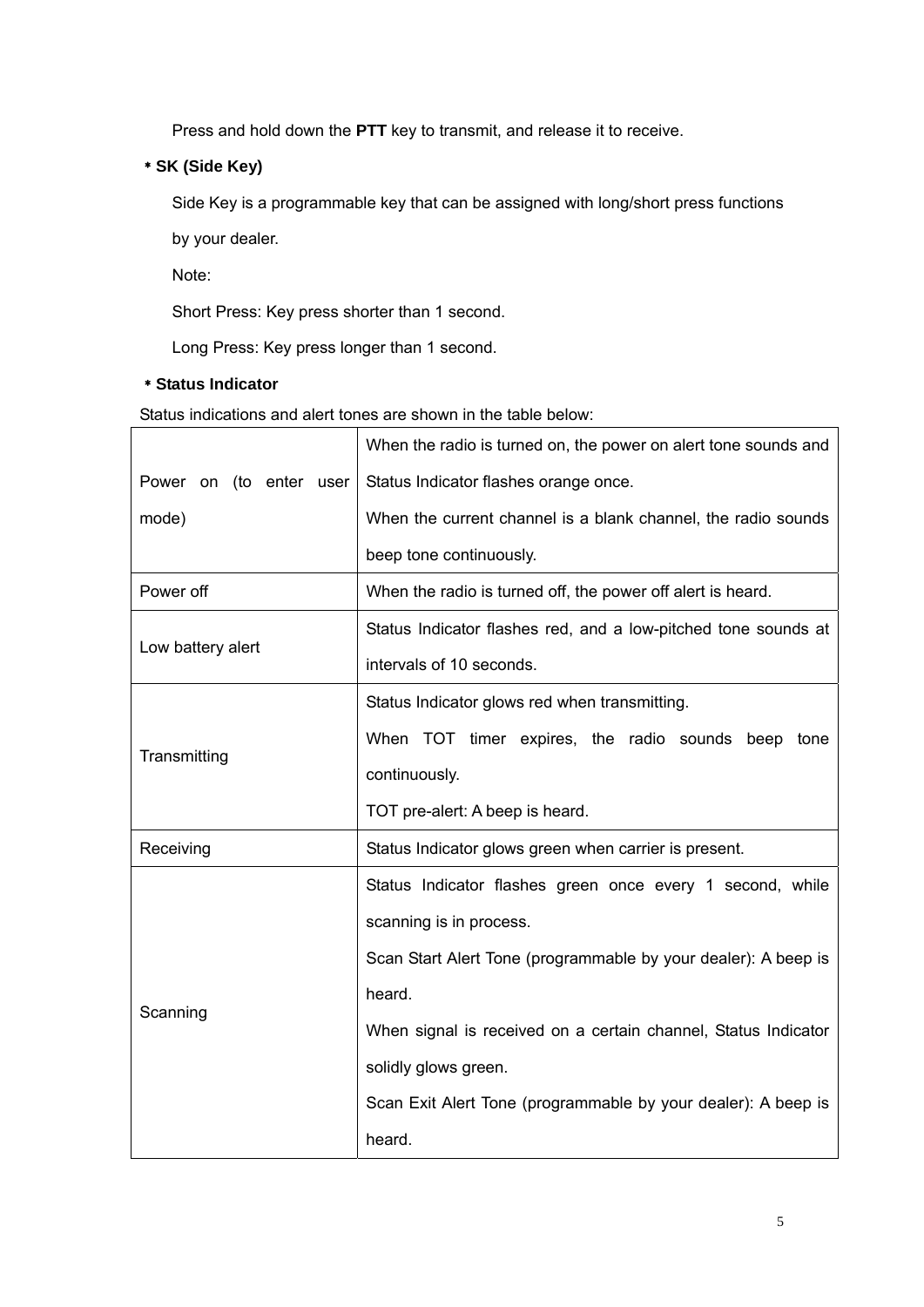|              | A low-pitched tone is heard when transmit power is switched  |
|--------------|--------------------------------------------------------------|
|              | from high power to low power.                                |
| Power adjust | A high-pitched tone is heard when transmit power is switched |
|              | from low power to high power.                                |
|              | One beep sounds when the VOX feature is activated.           |
| <b>VOX</b>   | Two beeps sound when the VOX feature is disabled.            |

#### **\* Battery Latch**

Used to secure or remove the battery.

#### **\* Audio Accessory Jack**

Used to connect audio accessories such as earpieces.

#### **\* Mini USB Jack**

Used to connect accessories such as programming cable, cloning cable and power cord.

## **Battery Information**

#### **Initial Use**

New batteries are shipped not fully charged from the factory. Charge a new battery for 5 hours before initial use. The maximum battery capacity and performance is achieved after three full charge/discharge cycles. If you notice the battery power runs low, please recharge the battery.

### **Applicable Battery Packs**

To reduce the risk of injury, charge only the battery specified by the manufacturer. Other batteries may burst, causing bodily injury and damage.

#### **Caution:**

- 1. To avoid risk of personal injury, do not dispose of batteries in a fire!
- 2. Dispose of batteries according to local regulations (e.g. recycling). Do not dispose as household waste.
- 3. Never attempt to disassemble the battery.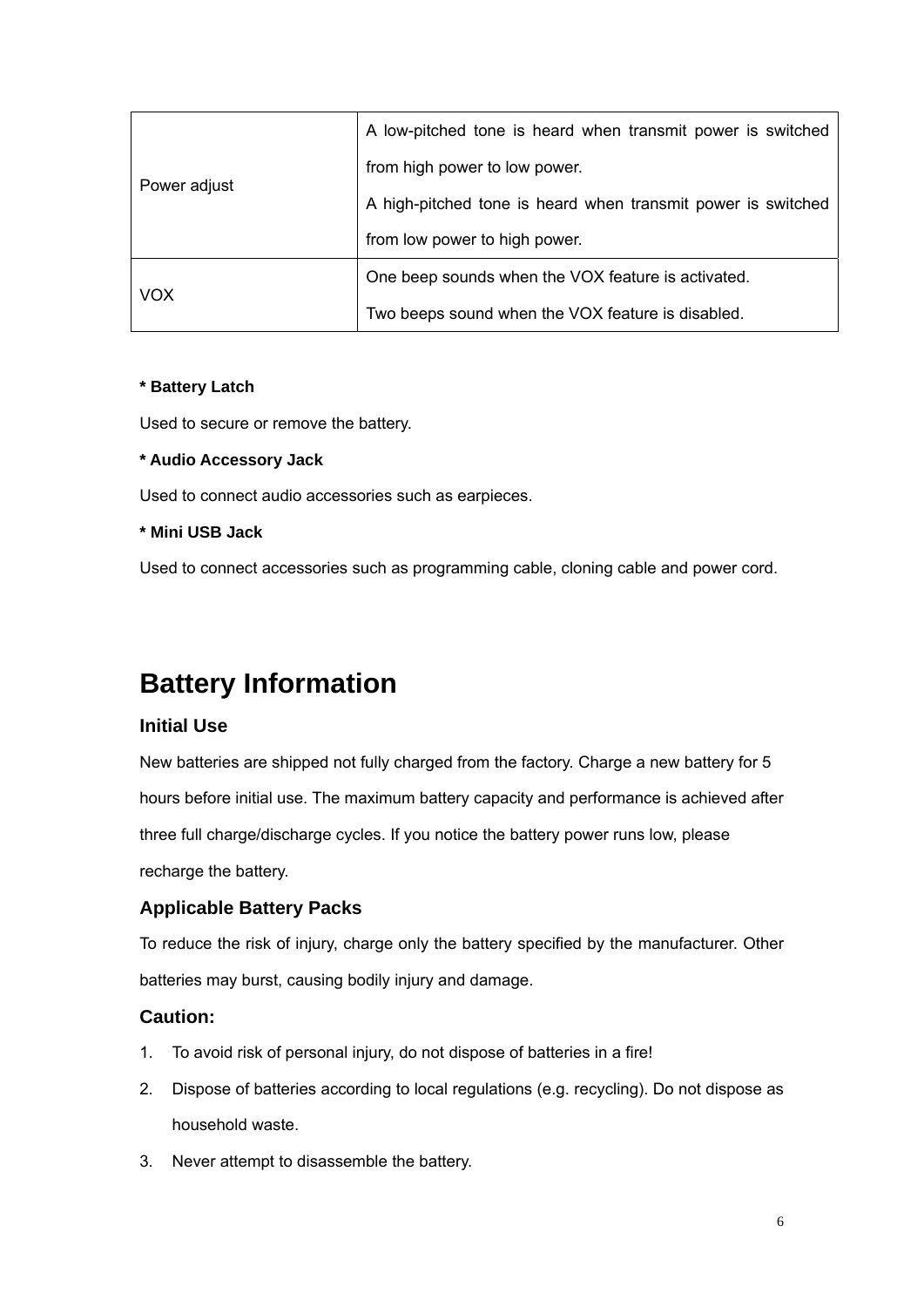## **Battery Tips**

- 1. When charging your battery, keep it at a temperature among 5 ℃ 40 ℃. Temperature out of the limit may cause battery leakage or damage.
- 2. When charging a battery attached to a radio, turn the radio off to ensure a full charge.
- 3. Do not cut off the power supply or remove the battery when charging a battery.
- 4. Never charge a battery that is wet. Please dry it with soft cloth prior to charge.
- 5. The battery will eventually wear out. When the operating time (talk-time and standby time) is noticeably shorter than normal performance, it is time to buy a new battery.
- 6. In case the radio shuts off automatically at low battery power, recharge the battery promptly, or the battery could suffer damage.
- 7. Remove the battery before you store the radio for a long time, or the battery could suffer damage.

## **To Prolong Battery Life**

- 1. Battery performance will be greatly decreased at a temperature below 0 °C. A spare battery is necessary in cold weather. The cold battery unable to work in this situation may work under room temperature, so keep it for later use.
- 2. The dust on the battery contact may cause the battery cannot work or charge. Please use clean dry cloth to wipe it before attaching the battery to the radio.

## **Battery Storage**

- 1. Fully charge a battery before you store it for a long time, to avoid battery damage due to over-discharge.
- 2. Recharge a battery after several months' storage (Li-Ion & Li-polymer batteries: 6 months), to avoid battery capacity reduction due to over-discharge.
- 3. Store your battery in a cool, dry place under room temperature, to reduce self-discharge.

### **Charging the Battery**

When the Status Indicator flashes red and an alert tone sounds at intervals of ten seconds indicating the battery power runs low, please recharge the battery. Use only the charger specified by the manufacturer. The Charge Indicator indicates the charging progress.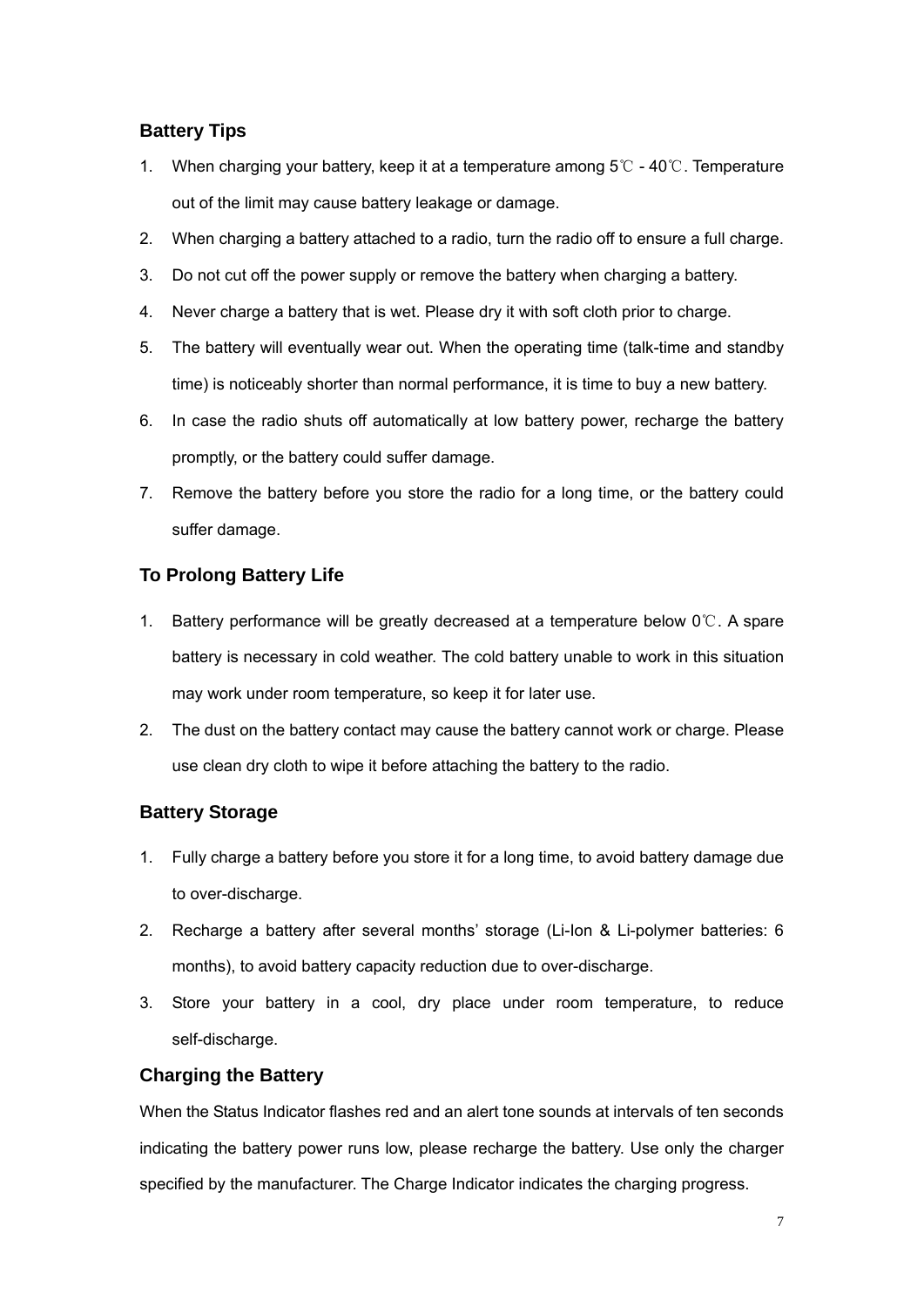**Please follow these steps to charge your radio using the switching power or charger:** 



- 1. Plug the AC connector of the switching power into the AC outlet socket.
- 2. Plug the Mini USB connector of the switching power into the Mini USB jack of the radio or charger.
- 3. Place the radio with the battery attached in the charger when the charger indicator glows green to indicate the power supplies normally. (Please skip this step if you don't use a charger)
- 4. Make sure the radio is connected to the switching power or the charger. The charging process initiates when the Charge Indicator of the radio glows red.
- 5. The Charge Indicator glows green when the battery is fully charged. Please remove the radio then.

| <b>Status</b>             | <b>Charge Indicator of the Radio</b>  |
|---------------------------|---------------------------------------|
| Battery is charging.      | Charge Indicator solidly glows red.   |
| Battery is fully charged. | Charge Indicator solidly glows green. |

Note: Make sure the radio is attached with a battery before charging, and is powered off during charging.

**Please follow these steps to charge a battery using the desktop charger:**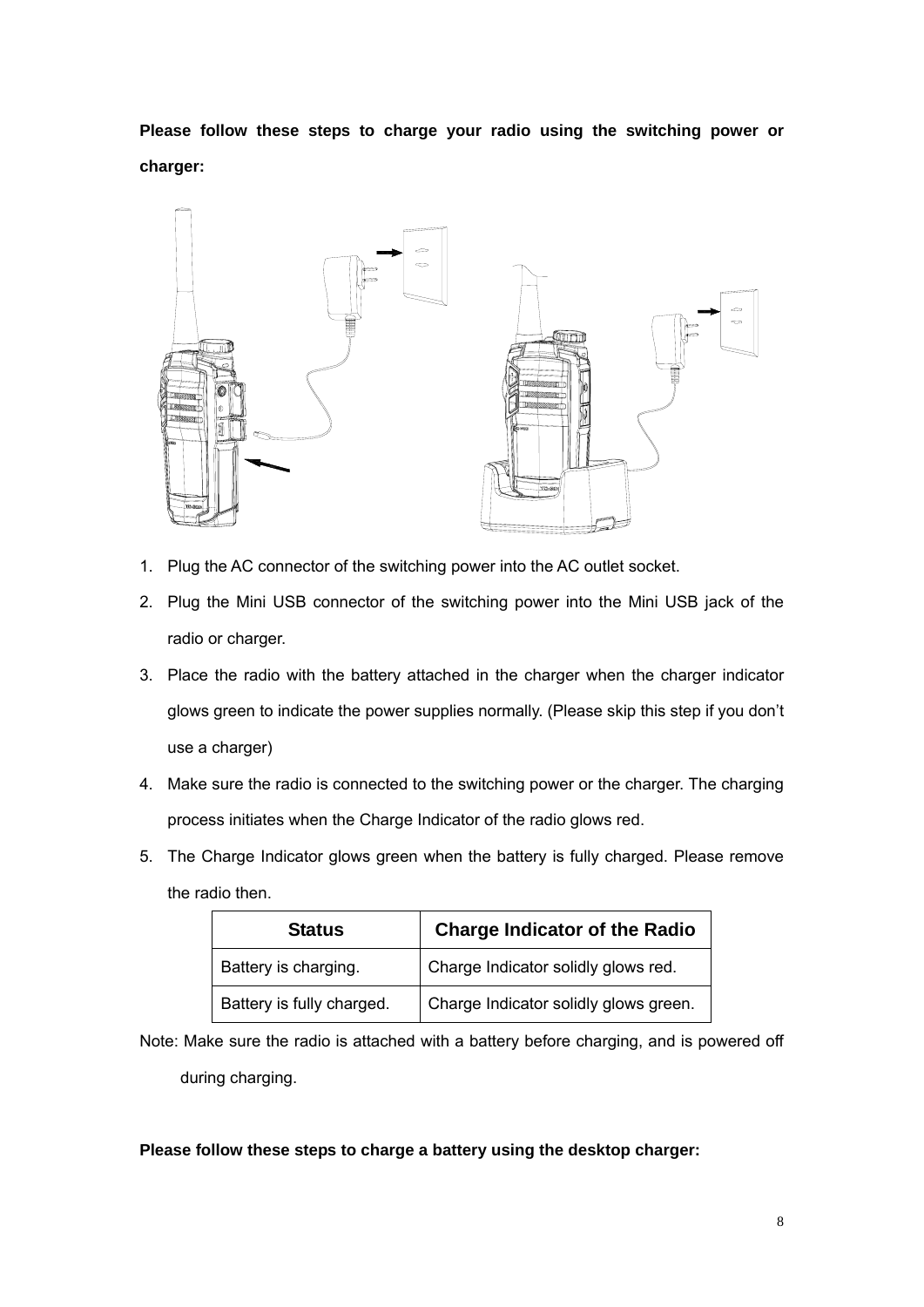

- 1. Plug the AC connector of the switching power into the AC outlet socket.
- 2. Plug the Mini USB connector of the switching power into the Mini USB jack of the charger. Indicator of the charger glows green.
- 3. Place the battery in the charger.
- 4. Make sure the battery is connected to the charger. The charging process initiates when the charger indicator glows orange.
- 5. The charger indicator glows green when the battery is fully charged. Please remove the battery then.

| <b>Status</b>             | <b>Charger Indicator</b>                |
|---------------------------|-----------------------------------------|
| Battery is charging.      | Charger Indicator solidly glows orange. |
| Battery is fully charged. | Charger Indicator solidly glows green.  |

## **Antenna Information**

- Stubby antenna is durable, and is ideal for communication at low transmit power.
- Communication range may vary with terrain and your operating conditions. Rainy days or forest locations may narrow your communication range, please make preparation in advance to avoid potential inconvenience.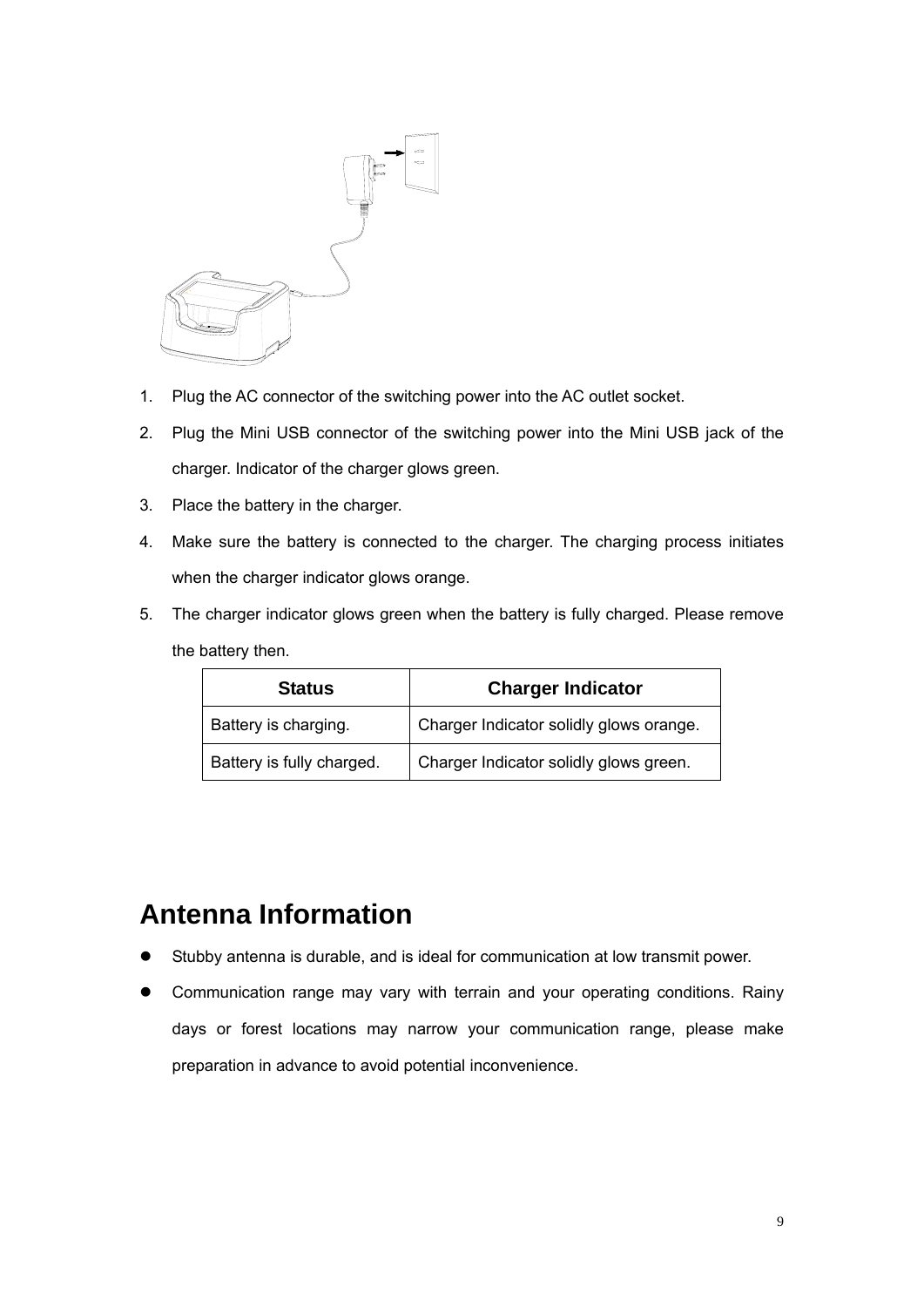## **Assembly and Disassembly**

## **Attaching/Removing the Battery**

#### **Attaching the Battery**

1. Hold the top part of the radio's body, and slide the battery latch in the direction of arrow ① Then lift the rear cover and remove it from the radio's body, as shown in Figure 1.



**Figure 1**

2. Align the discharging terminal of the battery with the radio's charging piece, and insert the tab at the top of the battery into the slot at the top of the radio's body. Then press the bottom of the battery towards the radio, until the battery is securely inserted into the battery slot, as shown in Figure 2. Note: If the battery is not well locked, please remove the battery and attach it again.



**Figure 2**

3. Fit the two extensions at the top of the rear cover into the slots at the top of the radio's body, slightly press the bottom of the rear cover towards the radio until a click is heard, and then the rear cover is securely attached to the radio, as shown in Figure 3.

Note: If the rear cover is not well locked, please remove the rear cover and attach it again.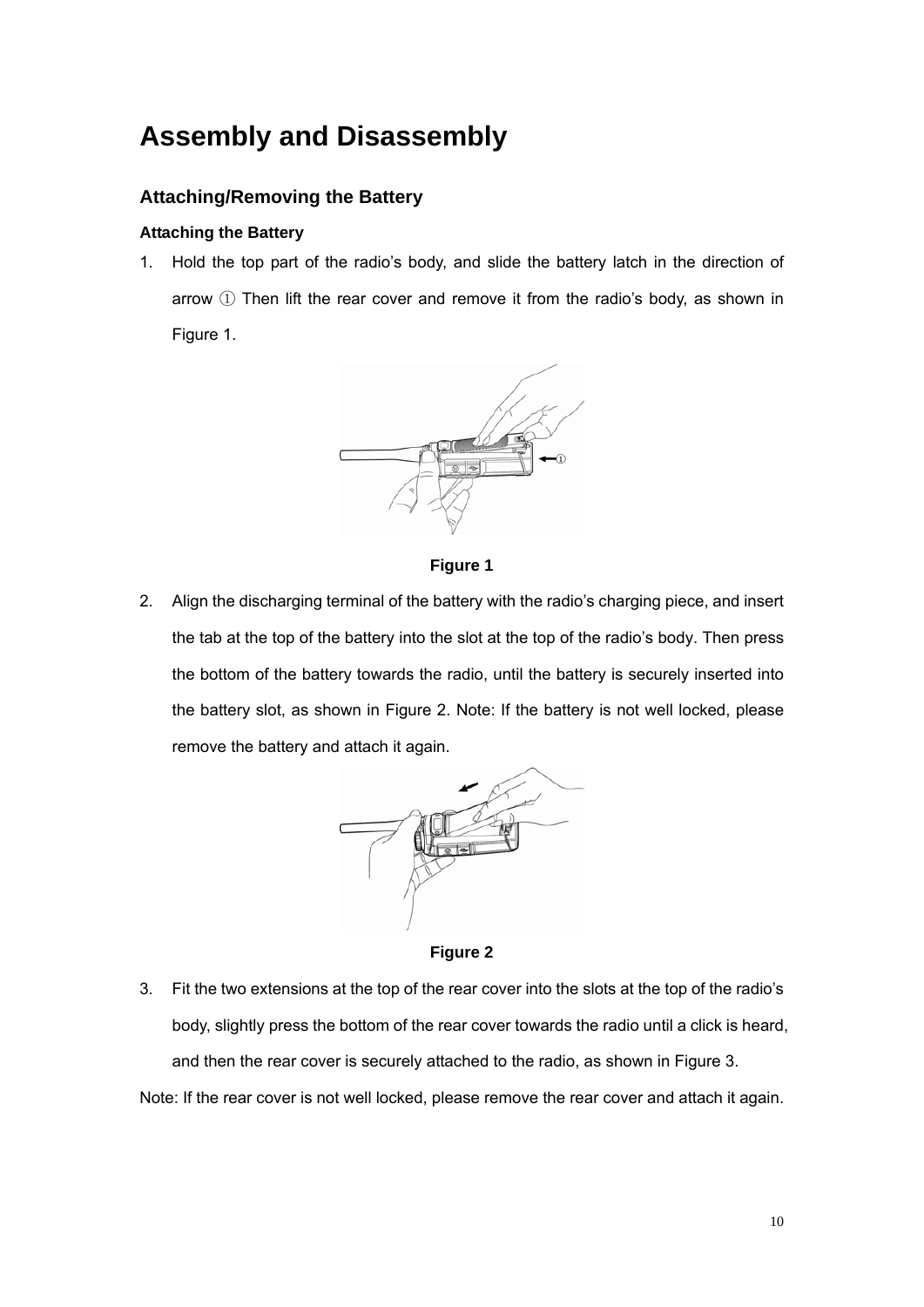

**Figure 3** 

#### **Removing the Battery**

- 1. Turn off the radio, if it is turned on. Then follow step 1 in the section "Attaching the Battery" to remove the rear cover.
- 2. Hold the top part of the radio's body, and lift the battery in the direction of arrow  $\overline{1}$  by the notch at its bottom, and then remove the battery from the radio's body in the direction of arrow ②, as shown in Figure 4.



**Figure 4**

### **Attaching/Removing the Antenna**

#### **Attaching the Antenna**

- 1. Align the threaded end of the antenna with the radio's antenna connector.
- 2. Turn the antenna clockwise to fasten it, as shown in Figure 5.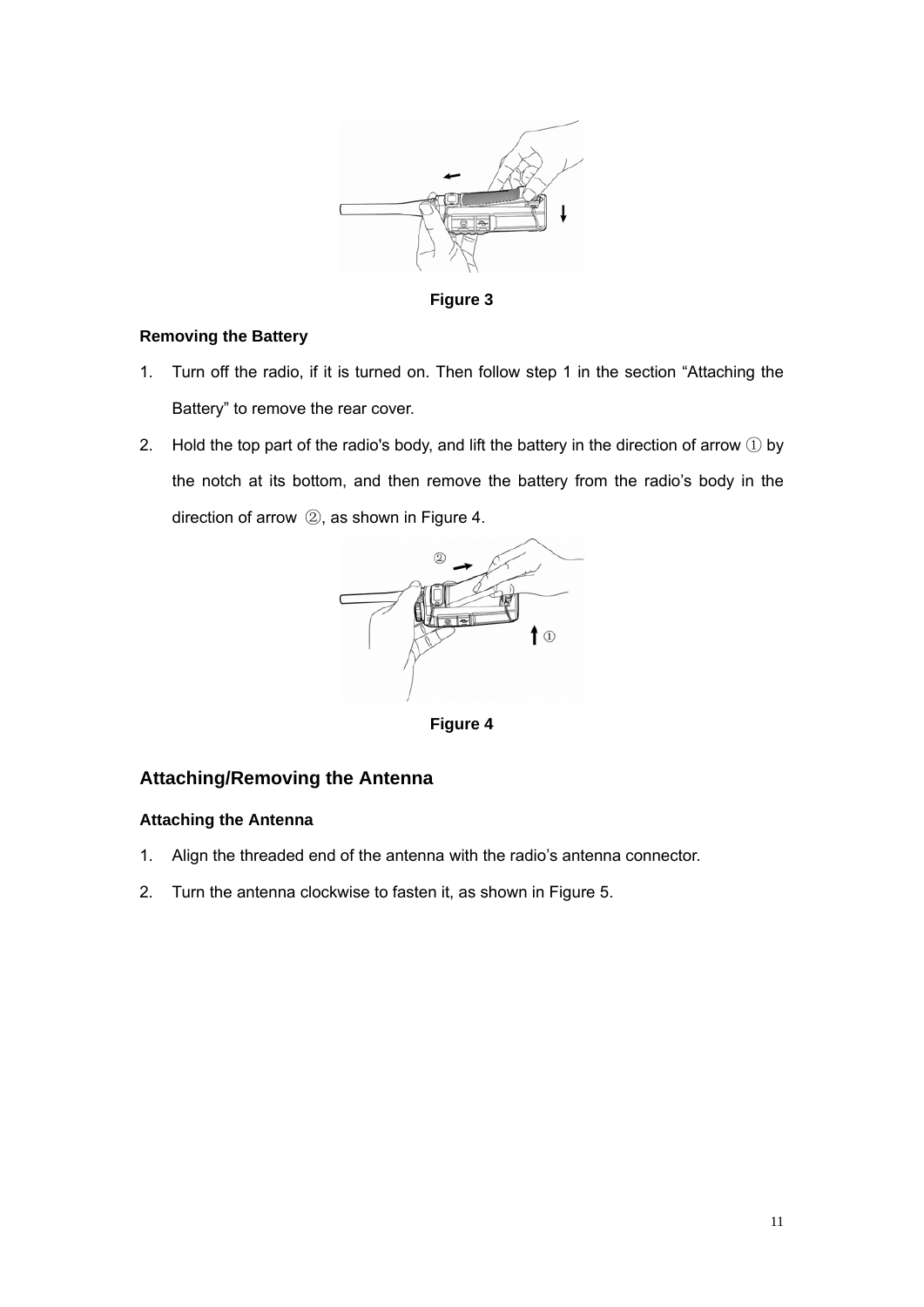

**Figure 5**

### **Removing the Antenna**

Turn the antenna counter-clockwise until you can remove it.

## **Attaching/Removing the Belt Clip**

### **Attaching the Belt Clip**

Align the two screw holes on the metal bracket of the belt clip with holes on the elliptical protrusion on the back side of the radio. Then secure the belt clip on the back side of the radio, as shown in Figure 6. Align the belt clip screws with screw holes on the metal bracket of the belt clip, and then secure the screws.



**Figure 6**

**Removing the Belt Clip**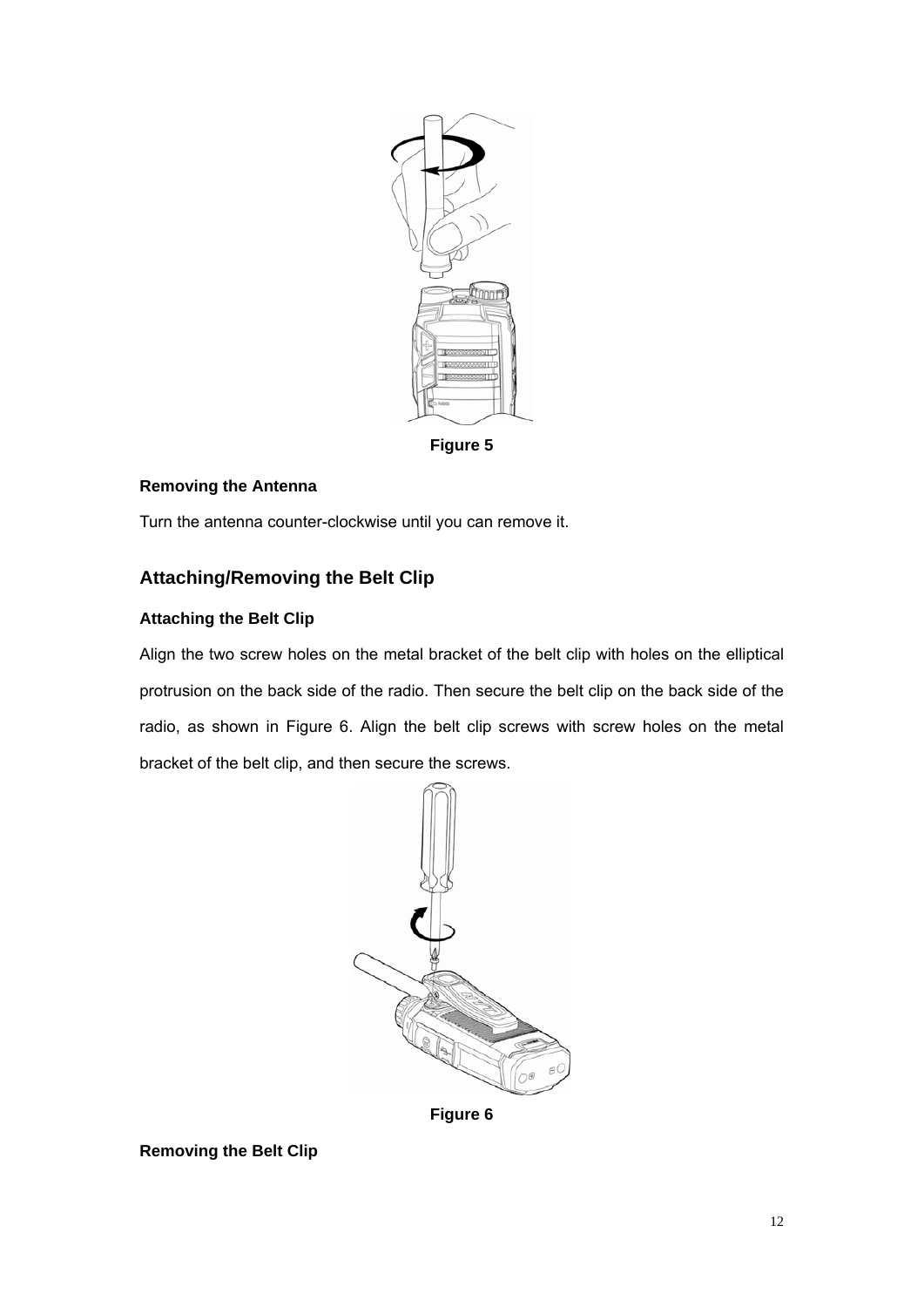Loosen the screw to remove the belt clip. Please refer to the operations for attaching the belt clip.

## **Attaching/Removing the Battery When the Belt Clip is Attached**

When the belt clip is attached to the radio, please first press the belt clip to make its bottom up, and then attach/remove the rear cover and battery by the steps mentioned above, as shown in Figure 7.



**Figure 7**

## **Attaching/Removing the Earpiece/Mini USB**

### **Attaching the Earpiece/Mini USB**

1. Open (not remove) the accessory cover, plug the audio accessory firmly into the accessory jack, and the Mini USB into the USB jack, as shown in Figure 8.



**Figure 8** 

### **Removing the Earpiece/Mini USB**

Open the accessory cover, and then remove the earpiece or Mini USB.

Note: Use of audio accessory may affect the waterproof performance of the radio.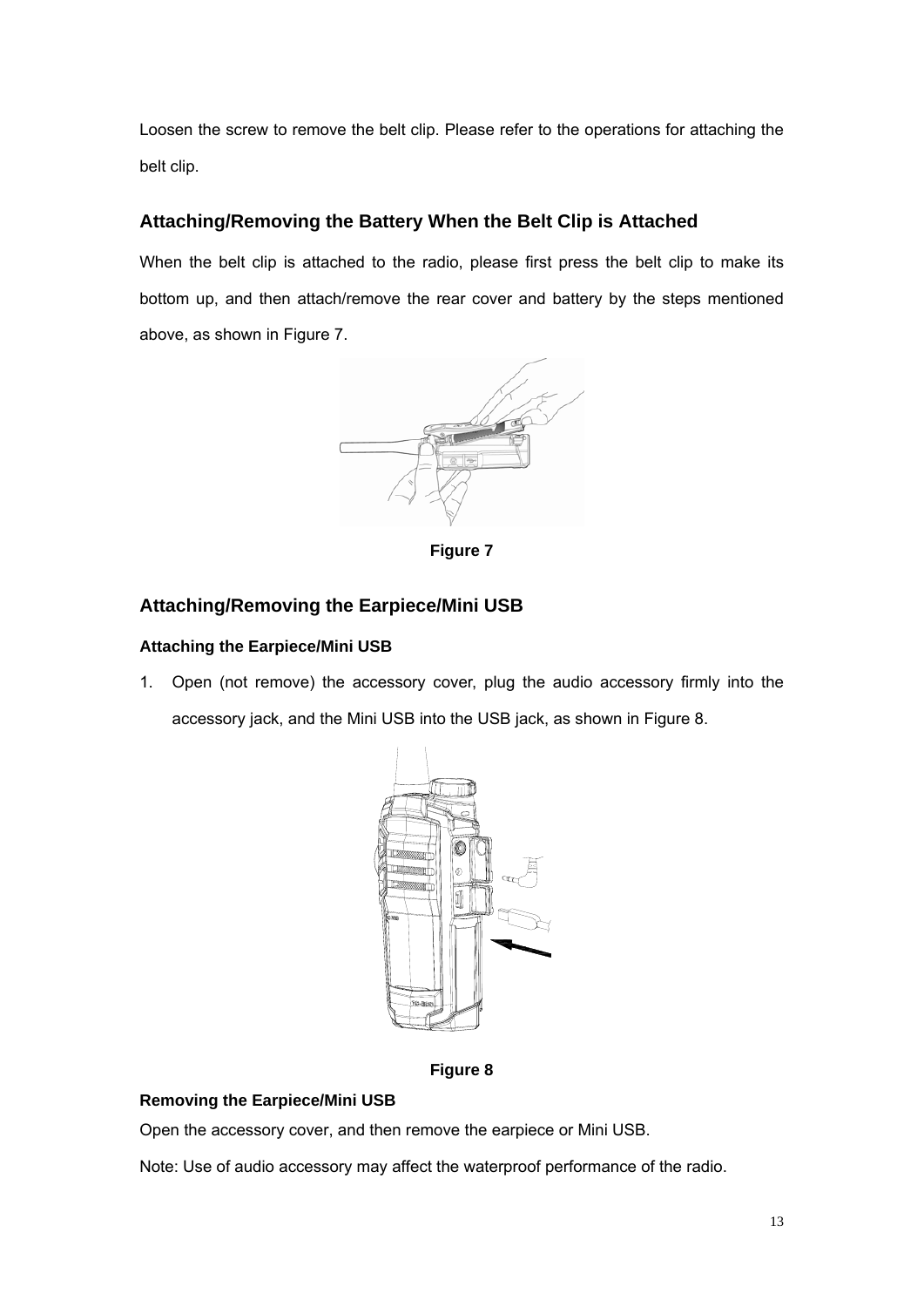## **Basic Operations**

## **Turning the Radio On/Off**

Long press the **Power Switch** until an alert tone is heard to turn the radio on.

To turn the radio off, do the same as you turn it on.

## **Adjusting the Volume**

You may adjust the volume level through **Volume Adjust Keys [+]/[-]**. Press the **[+]** key to increase the volume, or press the **[-]** key to decrease the volume.

## **Selecting a Channel**

Turn the **Channel Selector** knob to select a channel. Make sure the desired channel number points at the Channel Indicator.

## **Transmitting**

To transmit, press and hold down the **PTT** key, and then speak into the microphone at normal voice level. Hold the radio about 2.5 to 5 centimeters away from your mouth.

## **Receiving**

Release the **PTT** key to receive.

## **Programmable Auxiliary Functions**

The **SK** key is a programmable function button. Your dealer may assign any of the following auxiliary functions to a short or long programmable key-press.

- None
- Power Adjust
- **Monitor**
- Monitor Momentary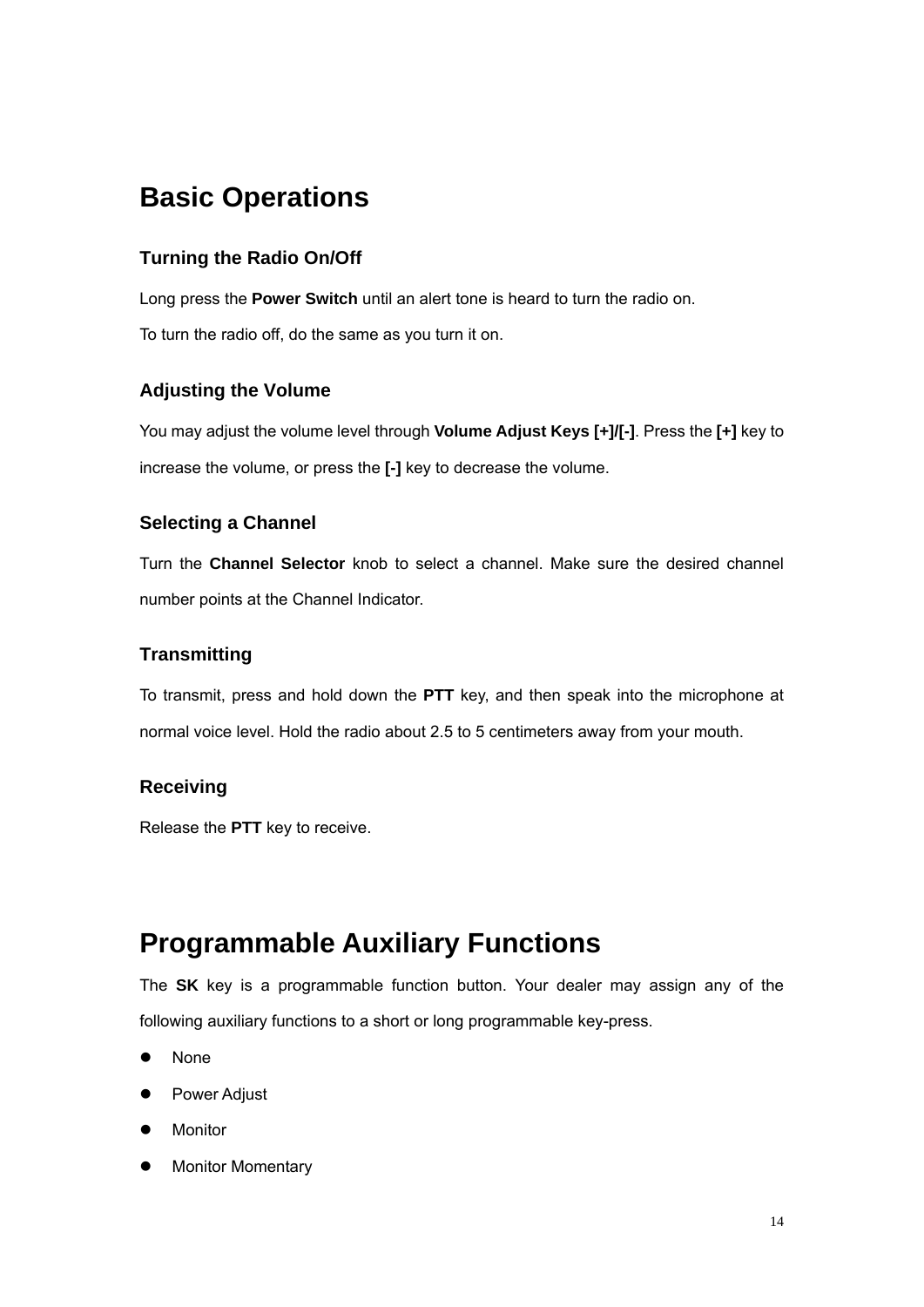- Scan
- **Scrambler**
- VOX (Voice-Operated Transmit)
- **Compandor**
- Squelch Off
- Squelch Off Momentary
- **Battery Strength Indicator**
- Channel Lock (If you rotate the **Channel Selector** knob with Channel Lock function enabled, the current channel number will remain unchanged. This function will not be disabled after programming. )

## **Advanced Operations**

The following functions are programmable by your dealer.

## **CTCSS/CDCSS**

Set up talkgroups with unique CDCSS/CTCSS to prevent unwanted conversations on the same frequency. If CTCSS/CDCSS has been set on the current channel, CTCSS/CDCSS match is required for the radio to unmute to an incoming signal. If CTCSS/CCSS is not set, the radio can receive calls from all users operating on the same frequency. Your dealer may set CTCSS/CDCSS for some channels.

This feature does not mean that your conversation will not be heard by others. Radios with the same CTCSS/CDCSS or with no CTCSS/CDCSS, can receive calls from you.

### **Battery Save**

The Battery Save feature will be automatically activated once no activity is present on the channel and no operation is performed (no key press and no knob selection), for extended operation time.

Once the radio detects no activity on the channel and no operation performed (no key press and no knob selection) during radio standby time, it will automatically enter sleep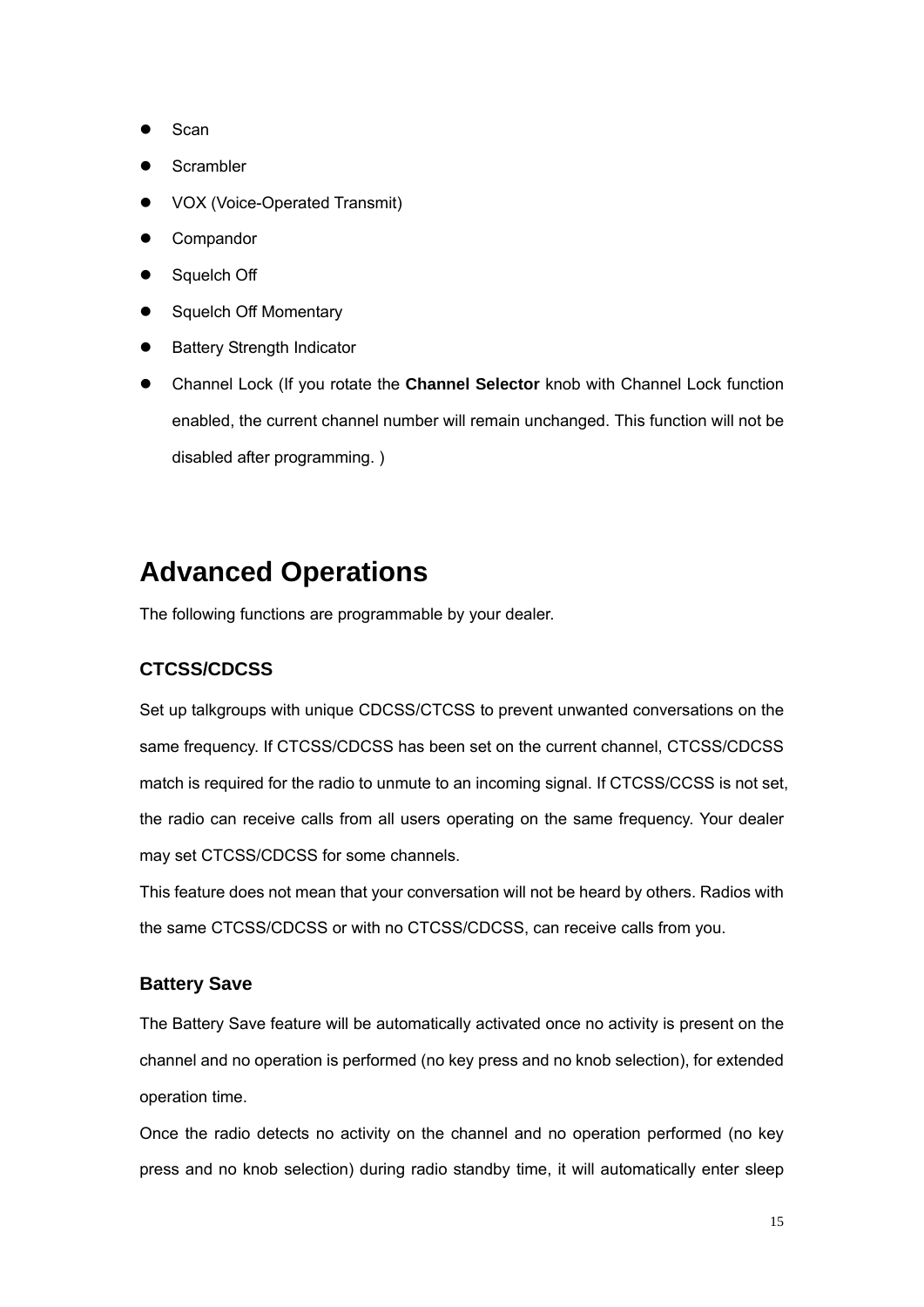mode ten seconds later. Pressing any key or receiving a signal will cause the radio to exit from Battery Save and restore it to normal operation.

### **Power Adjust**

Users can switch the Tx power level between high and low power by pressing the programmed **Power Adjust** key.

## **Time-out Timer (TOT)**

The TOT timer limits the amount of time the radio can continuously transmit on a channel. This can also protect your radio from damage due to excessive transmission. If the user holds down the **PTT** key longer than the preprogrammed time period, the radio will automatically stop transmitting and generate a warning tone. To stop the warning tone, release the **PTT** key.

Your dealer may program the alert tone that sounds before the TOT timer nearly expires.

## **Battery Strength Indicator**

TC-320 allows you to simply press the programmed **Battery Strength Indicator** key to illuminate the Status Indicator, which gives different indications representing battery strength levels. To exit the indications, release the key.

The Status Indicator gives the following indications to represent corresponding battery strength levels:

| <b>Battery Strength</b> | <b>Status Indication</b>                                                  |
|-------------------------|---------------------------------------------------------------------------|
| 70%-100%                | Status Indicator solidly glows green.                                     |
| 50%-70%                 | Status Indicator solidly glows orange.                                    |
| 30%-50%                 | Status Indicator solidly glows red.                                       |
| 10%-30%                 | No indication is given when the programmed key is pressed; Status         |
|                         | Indicator flashes red while the radio is operating.                       |
| Less than $10\%$        | No indication is given when the programmed key is pressed. While          |
|                         | the radio is in standby mode, Status Indicator flashes red and a          |
|                         | low-pitched tone sounds at intervals of ten seconds. If <b>PTT</b> key is |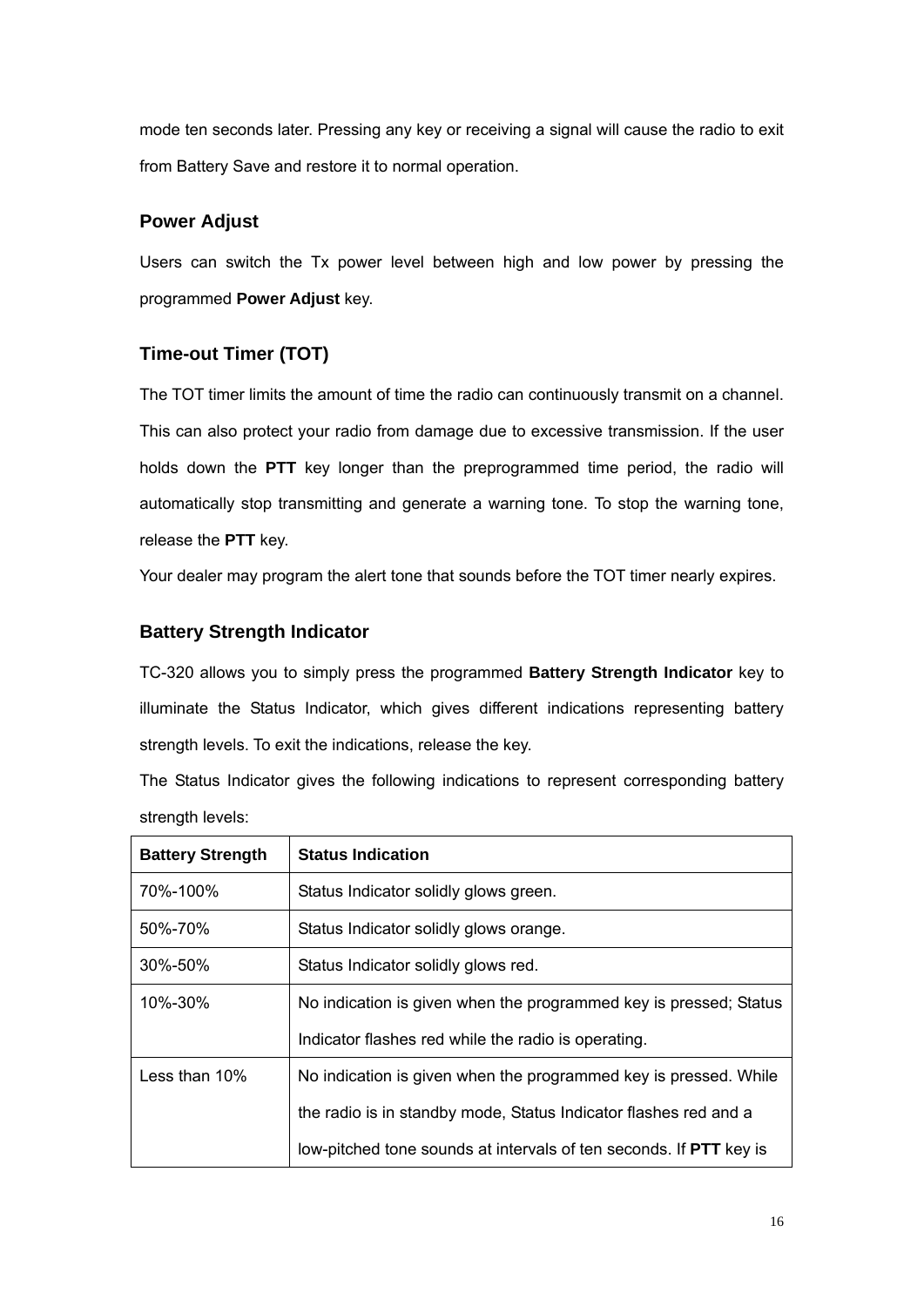|  | pressed at the moment, the radio will give an alert indicating that |
|--|---------------------------------------------------------------------|
|  | I transmission is prohibited.                                       |

#### **Monitor**

#### **Squelch Off**

Purpose: In this mode, the speaker is unmuted in any condition so as to receive any sound on the current channel. When audio signal is received on the channel, audio will be heard. Otherwise, background noise will be heard.

Operation: Press the **Monitor** key to enter this mode, and press it again to exit.

#### **Squelch Off Momentary**

Purpose: Refer to **Squelch Off**.

When audio signal is received on the channel, audio will be heard. Otherwise, background noise will be heard.

Operation: Hold down the programmed key continuously to enter this mode, and release the key to exit.

#### **Monitor**

Purpose: In this mode, the receiving party can receive incoming calls from the transmitting party regardless of CTCSS/CDCSS condition. If the carrier condition is not satisfied, the receiving party will fail to receive any incoming calls.

Operation: Press the **Monitor** key to enter this mode, and press it again to exit.

#### **Monitor Momentary**

Purpose: Refer to **Monitor**.

Operation: Hold down the programmed key continuously to enter this mode, and release the key to exit.

#### **Scan**

The Scan feature enables a two-way radio to continuously scan each channel for activity. Press the programmed **Scan** key to initiate scanning channels in the order as they appear in scan list. Status Indicator flashes green during the scan process, and solidly glows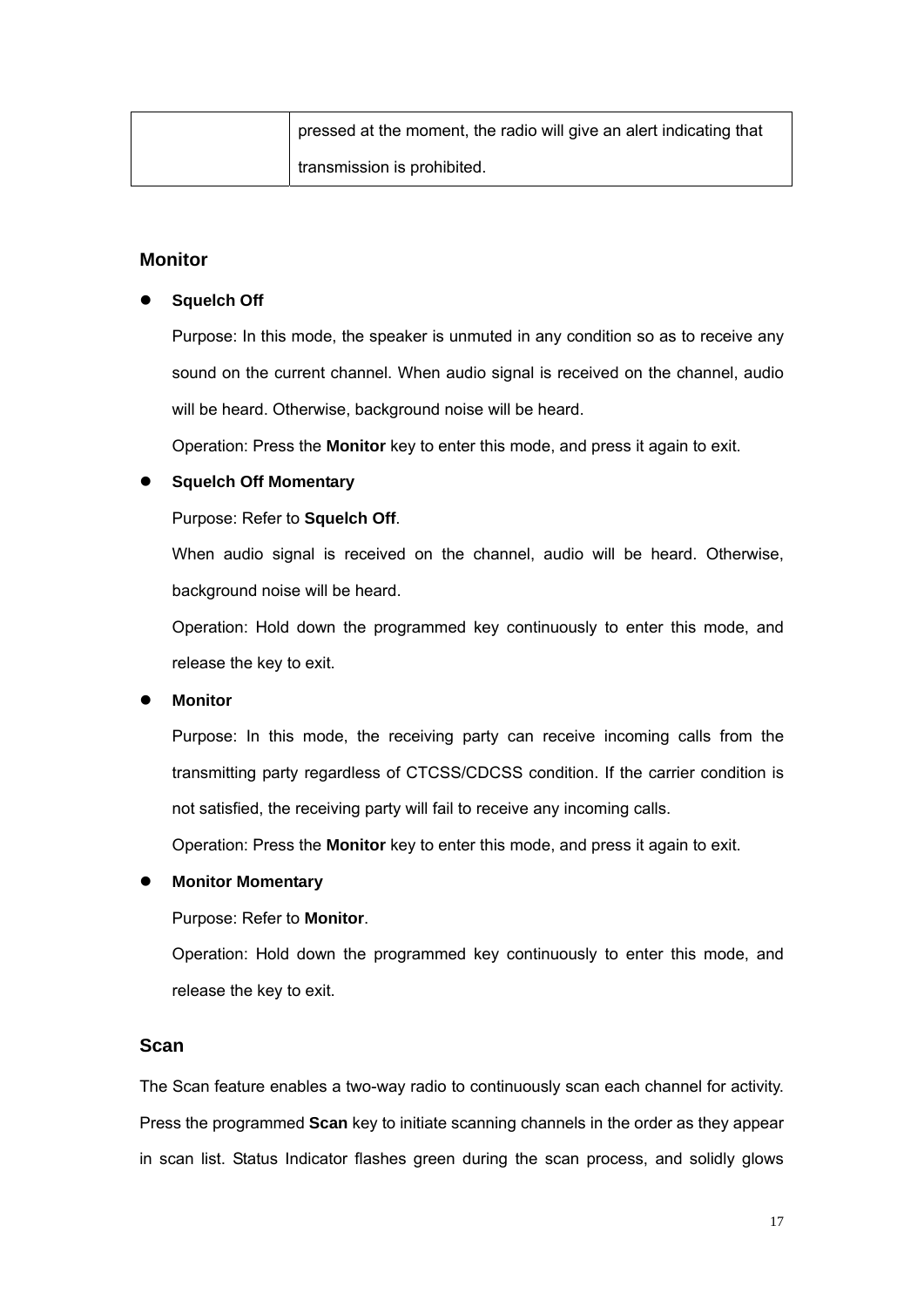when activity is detected and signaling condition is satisfied on a channel. Press the key again to exit scanning.

When scanning is active, the radio will continuously scan for activity on scan list members. Once activity is detected on a channel, scanning will pause on the active channel for you to receive activity. The channels available for scanning are programmed by your dealer.

#### **No Priority Channel**

Providing that there is a scan list with 6 channels and all channels are non-prioritized, the normal scan operation would proceed in the following sequence, as shown in Figure 1.



Figure 1 Normal Scan Sequence

#### **Priority Channel Scan**

If you prioritize Channel 2 as Priority 1, the scan operation would proceed in the following sequence, as shown in Figure 2.



Figure 2 Priority Scan Sequence

#### **Scan On/Off**

You can enter scan mode through any of the following two methods:

#### (1) Key Operation

Press the programmed **Scan** key to enter scan mode, provided that there're no less than 2 members in the scan list. Press the **Scan** key again or power off to exit.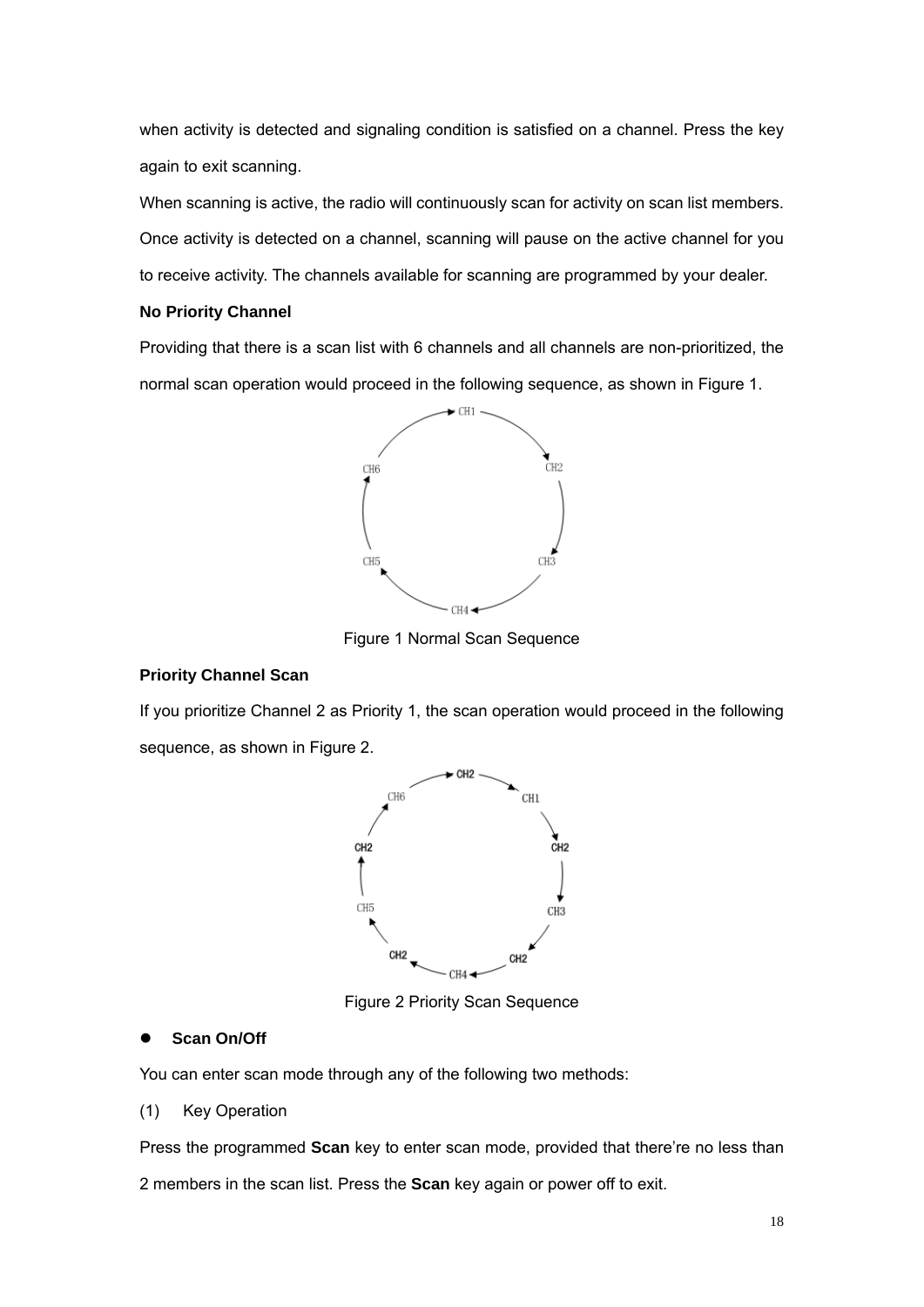#### (2) Auto

If Auto Scan is enabled for a channel, the radio will automatically enter scan mode when it is switched to this channel. When it is switched to other channels or powers off, the radio will exit from scan mode.

#### **Talk Back**

This option defines whether users can talk back on the channel where scanning pauses. When the option is checked, users can do so.

If the scanning does not pause on any channel, users may talk back on the predefined channel.

#### **Priority Channel Scan**

This function enables users to scan the most frequently used channel so that messages will not be missed. The priority channel is programmed by the dealer via programming software. Contact your dealer for details.

Note: Even though the radio remains on a non-priority channel, activities on the priority channel are still under monitoring. The radio will switch to the priority channel once any activity is detected.

#### **• Available Keys in Scan Mode**

**PTT** key, Volume Adjust keys [**+**] / [**-**], and 4 programmable keys of Squelch Off, Squelch Off Momentary, Monitor and Monitor Momentary.

### **Busy Channel Lockout (BCL)**

This function can help avoid interference between radios operating on the same channel. When the channel is already in use, the radio will sound a continuous warning tone and return to Receive mode upon **PTT** press. To cancel the tone, release the **PTT** key.

## **Low Battery Alert**

When battery power runs low, Status Indicator will flash red and a low-pitched tone will sound every ten seconds to remind users to replace the battery.

## **VOX (Voice-Operated Transmit)**

With the dedicated VOX earpiece, you can enjoy hands-free communication. After this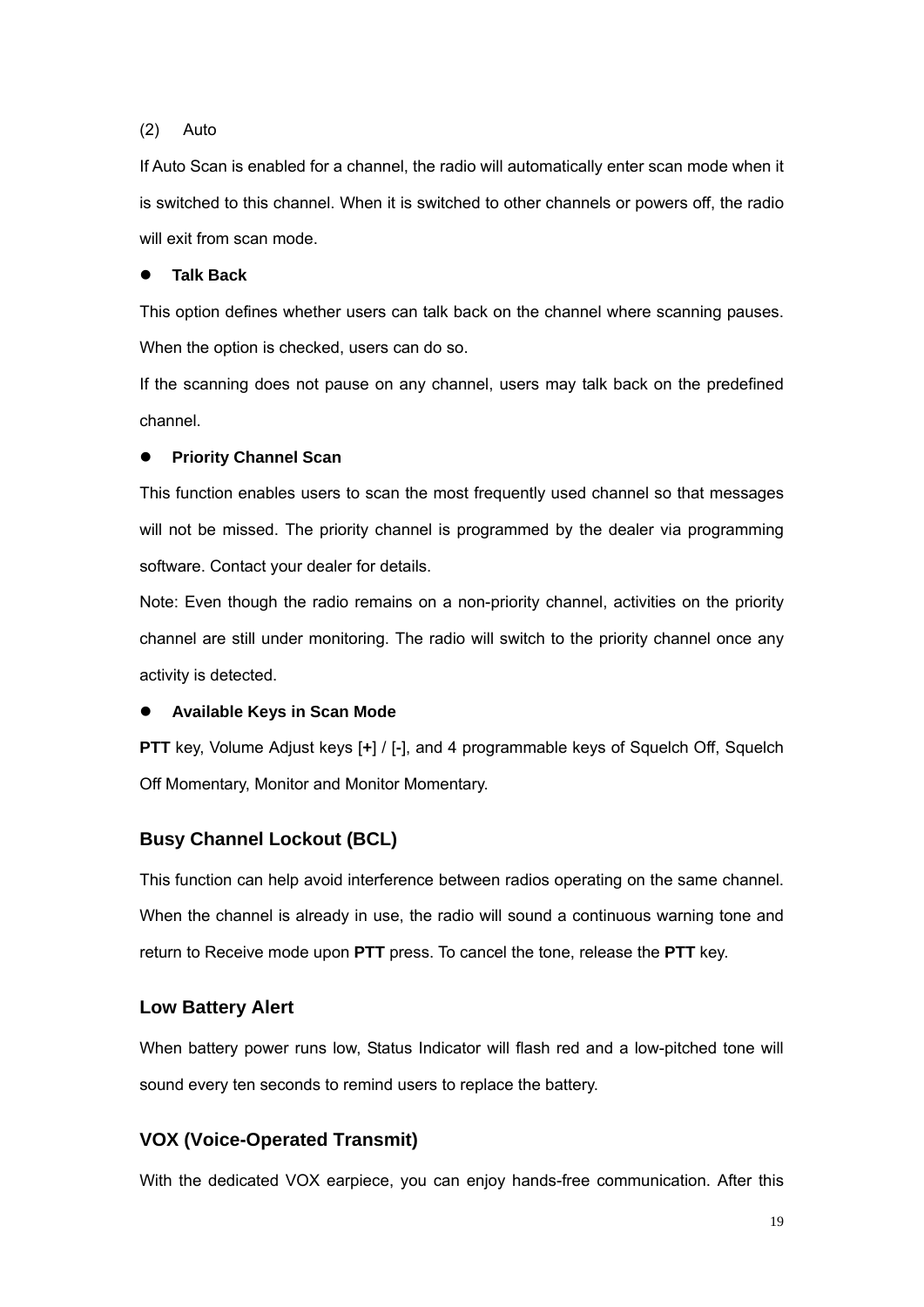function is enabled, the radio will automatically begin transmitting when you speak, and terminate transmitting when you stop talking, with no need of **PTT** press.

#### **Operation Steps:**

- 1. Push the PTT/VOX switch on the earpiece to VOX.
- 2. Plug the earpiece into the accessory jack of the radio.
- 3. Press the programmed **VOX** key to activate the VOX feature.
- 4. When no signal is received, speak through the microphone of the earpiece and your voice will be transmitted.

#### **Operation Instructions:**

- 1. Press the **PTT** key on you radio to disable the VOX during its operation, and release **PTT** key to reactivate this function.
- 2. Press the programmed **VOX** key to enable/disable the VOX feature, with corresponding alert tone. When it is enabled, the alert tone sounds once; when it is disabled, the alert tone sounds twice.
- 3. The VOX feature will be disabled automatically after the radio is turned off or programmed.
- 4. The VOX function will work with a dedicated earpiece.
- 5. Your dealer may set VOX sensitivity or disable the VOX feature through the programming software. The **VOX** key will be null when the VOX feature is disabled.

#### **Note:**

- 1. VOX / PTT function switch can be realized in this way: unplug the earpiece  $\rightarrow$  switch between VOX and PTT  $\rightarrow$  plug the earpiece.
- 2. After the above operations are completed, it takes approximately 2-3 seconds for the radio to perform auto-detection until it operates normally. To avoid breakdown caused by expected detection error, do not use the earpiece during auto-detection process.
- 3. If the earpiece operates abnormally, please pull and plug it again as instructed above.
- 4. You may select VOX levels according to the operating environment. Too much noise and high VOX level may cause the radio to transmit continuously.
- 5. Use only the VOX earpieces specified by HYT. Please plug a VOX earpiece into the radio's jack properly, or the VOX function may not work.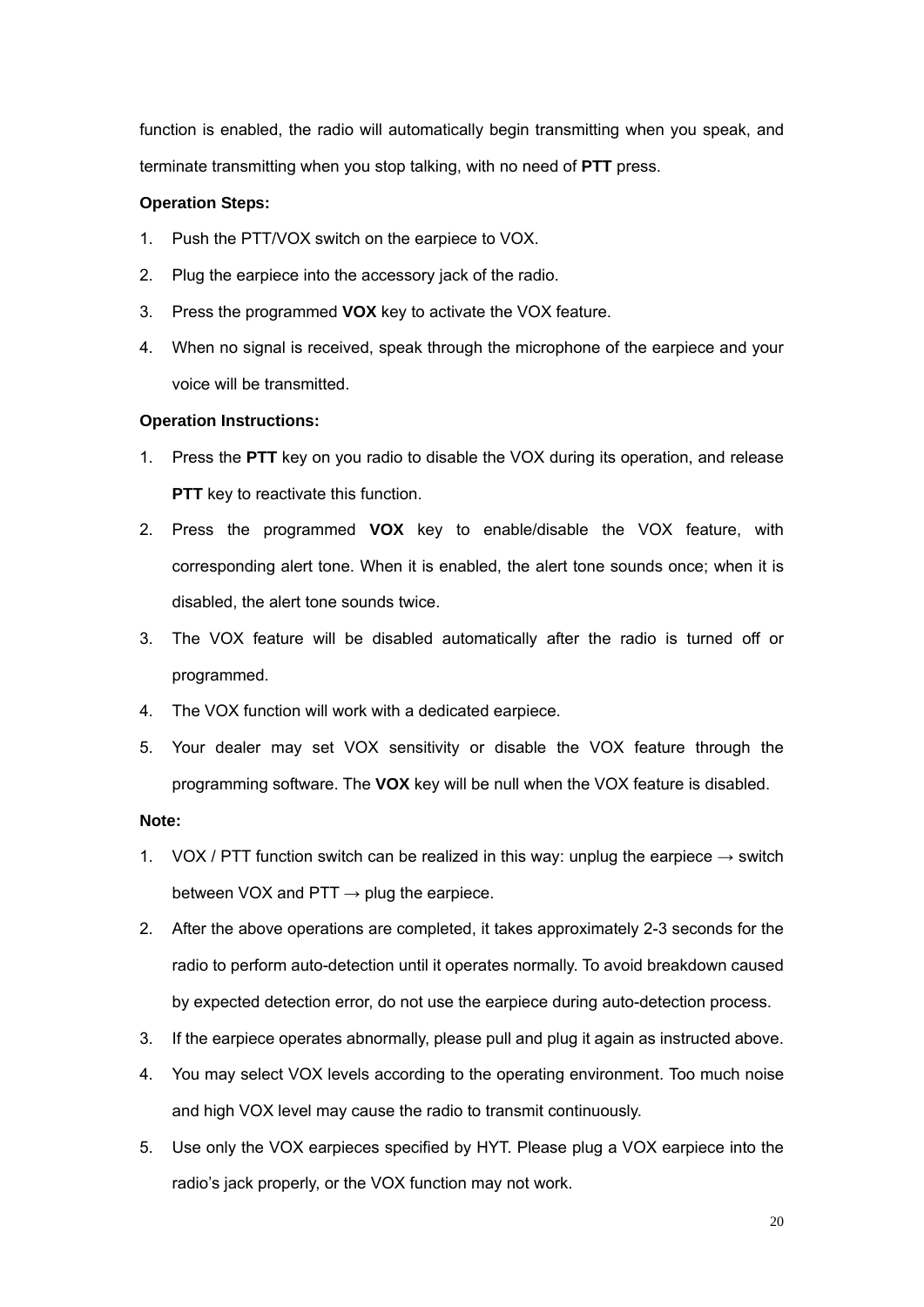Note: To purchase accessories, please contact your local dealer.

# **Troubleshooting**

| Symptom                                                                                                              | <b>Solution</b>                                                                                                                                                                                                                                                                                                                                                                                                          |
|----------------------------------------------------------------------------------------------------------------------|--------------------------------------------------------------------------------------------------------------------------------------------------------------------------------------------------------------------------------------------------------------------------------------------------------------------------------------------------------------------------------------------------------------------------|
| Cannot power on the radio.                                                                                           | The battery has run out. Please recharge the<br>battery or replace it with a new one.<br>The battery is not properly installed. Please<br>remove the battery and attach it again.                                                                                                                                                                                                                                        |
| The operating time is noticeably<br>shorter than normal performance, even<br>though the battery is properly charged. | The battery has worn out, and it is time to buy a<br>new battery.<br>The battery is not fully charged. Make sure the<br>●<br>charge indicators glow green.                                                                                                                                                                                                                                                               |
| Cannot talk to or hear group members.                                                                                | Make sure you are on the same channel -<br>check whether the Channel Lock function is<br>enabled or other channels are locked by error.<br>If you rotate the Channel Selector knob with<br>Channel Lock function enabled, the current<br>channel number will remain unchanged.<br>Make sure radios have the same channel and<br>the same CTCSS/CDCSS settings.<br>Make sure you are within their communication<br>range. |
| Hear non-group members                                                                                               | Send the radio to your dealer to change your<br>CTCSS/CDCSS settings, and so as your group<br>members.                                                                                                                                                                                                                                                                                                                   |
| No voice or low voice while transmitting                                                                             | Make sure the volume is turned up to its<br>maximum value.<br>Send the radio to your dealer for microphone<br>examination.                                                                                                                                                                                                                                                                                               |
| Noise always on                                                                                                      | Group members are too far away to receive<br>their call. Please go within the communication<br>range and re-power on the radio to try.                                                                                                                                                                                                                                                                                   |